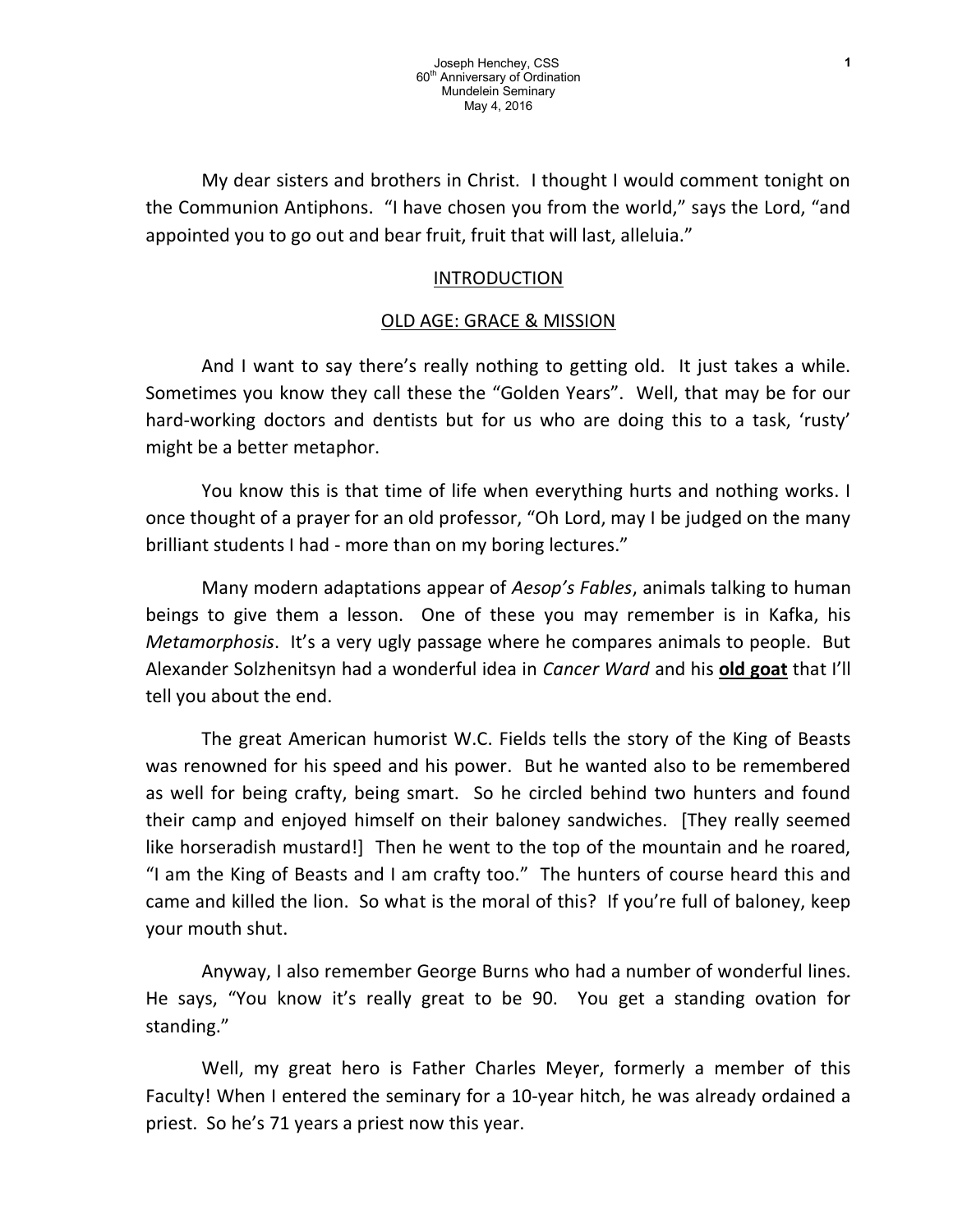Well, I want to tell you, in the long years of studying Saint Thomas Aquinas, it's a very rewarding enterprise. And I wondered if somebody someday with more brains than I had could write a tract on the Eucharist and the priesthood. Saint John Paul II never tired of bringing these together as they were instituted together on the first Holy Thursday. And just think of the humble material element of the Eucharist which will contain the sovereign Lord of Heaven and earth. It could start out as old sour grapes and dry bread but God's holy word of consecration transforms that into a real presence.

What is a material element of the priesthood? It's a man who has been tried and proven and sometimes offering only sour grapes and old dried bread. But in the words of consecration, he is endowed with a marvelous life-giving, forgiving, capacity. In the theology of Saint Thomas, I was always amazed at Italian wine. In it is a deep interior passivity, of capacity to be consecrated. Well, so do we. And the other part of this comparison is: Italian wine gets better with time! And I really think that's what happens.

Charles Dickens was only half right. He said, "These are the best of times and these are the worst of times." These are the best times. Give us this day our daily bread. And as we sang all the way through Easter: ... Haec est dies quam vere fecit Dominus – laetemur et exultemus in ipsa! - This is the day the Lord has made!! let us rejoice and exult in it!  $\vert\vert$  I wanted to impress you with my Latin, (??). How's that?

Anyway, Saint Thomas will tell us again: these are the best of times for that which God wants to accomplish in us. So it's the best of possible world for the present divine purposes, no matter how terrible it is. How we worry about elections. This is the best time because God can create a universe out of nothing. So Saint Thomas said, "These are the best of times for what God wants to do on earth."

## STIGMATINE CHARISM

I'd like to say like a short word about my own Stigmatine Charism. You know, I'm only ordained 60 years, but I promise not to take a year at a time! I'll talk of Mercy. My Founder [St. Gaspar Bertoni] was diocesan priest of Verona, Italy Fr. Gaspar Bertoni. He came from a broken home, so he developed the old Franciscan feast of the Espousals, of Mary and Joseph. It's a beautiful family festival we celebrate every January  $23^{rd}$ , indicating a real commitment to the Church, the Spouse of Christ.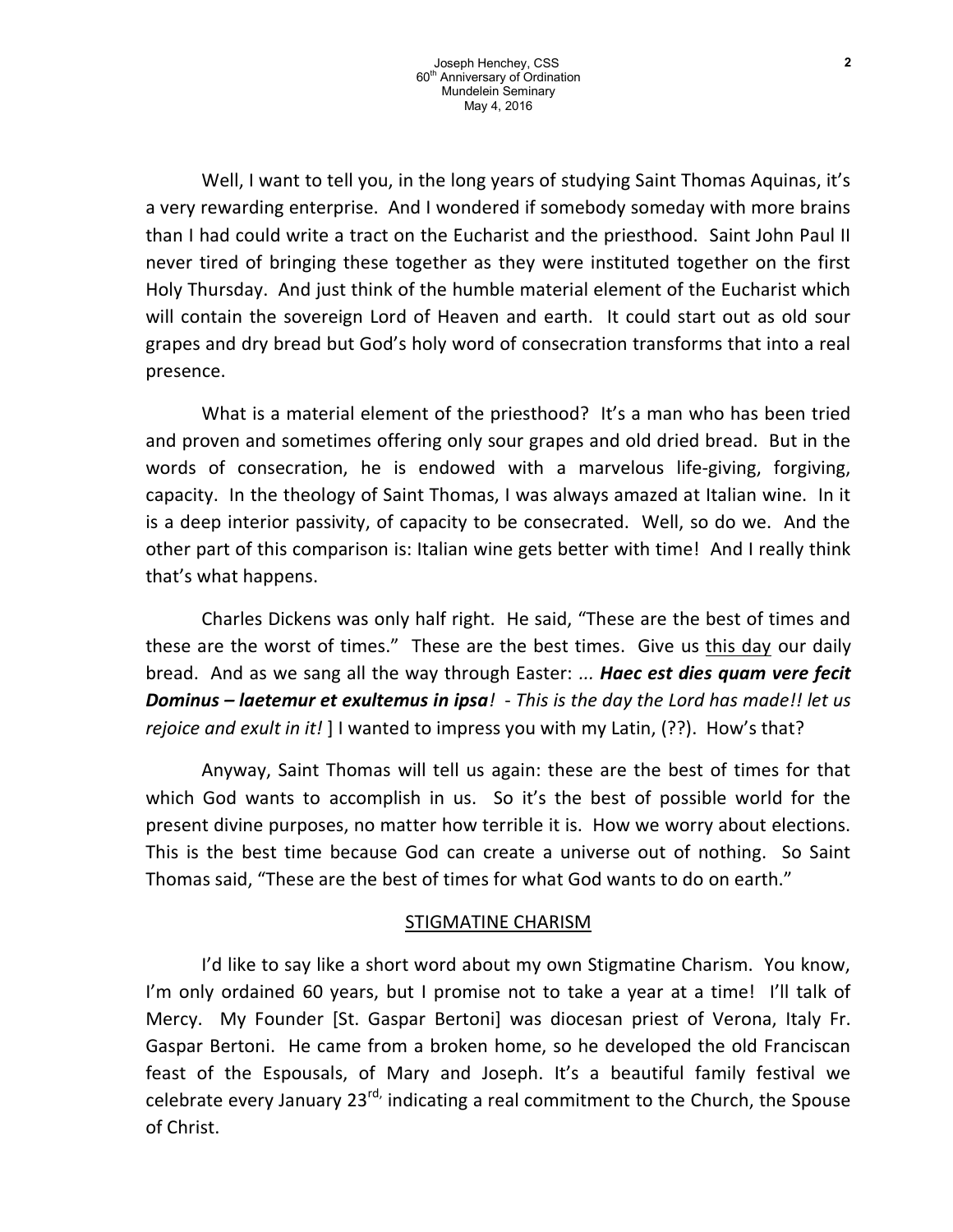He was also a priest for 53 years, 41 of which he was an invalid. And from this he developed his great devotion to the five wounds of our lord. So the well-known Icon of Mercy, the suffered five wounds of Good Friday redeem us. And the glorious wounds of Easter Sunday in his risen body become the Source of His sending us. "As the Father sent me, I now send you [Jn 20]." So the Pierced One is a great drawing card for mystics like Augustine and many, many others.

 A new era has come. A birth of the new Eve in blood and water indicating a new life has come. If you look at the icon carefully, the springtime of the blood ritual is in harmony with the autumn celebration of the harvest at the water gate. What does this mean? All of human life, spring and fall, is enveloped in God's mercy.

The Tabernacle of the Trinity, which the Roman soldier opened with his lance, has opened to us the treasures of the Trinity. Augustine saw here the sacraments of Baptism and Eucharist. The new catechism speaks about the open wounds mean Christ's open heart. The heavens were opened and the scriptures were opened. Let us not harden our hearts and close them out.

In the five wounds there is a shifting theological model, which is very interesting. The wounds of the hand and feet, [remembered by Luke the doctor??], are called "satisfaction and meritorious redemption". But all that was inflicted on the body of Christ after his death: his pierced side, his burial, the terrible desecration of his dead body [which we see almost every night on the news] all of these are included under causal exemplarity with resurrection and ascension. A new creation has opened up, a new beginning!

So the great dogma of the stigmata would be redemption. We are redeemed. Thank God for its grandiose blessings and as Gregory the Great [if he was indeed the author of Holy Saturday's Exultet said, (O felix culpa – quae meruit talem et tantum Redemptorem!): O Happy Fault which merited such and so great a redeemer! Paradoxically, what a wonderful thing that it because of sin there is merited in God's Mercy such a Redeemer such redemption.

This mystery is an enrichment to moral theology. If Christ has risen let your thoughts be above. It's also an inspiration to spirituality. One of the things we all lack is a sense of totality. Like the ancient Shema Yisrael, the basic dogma is one God. The basic morality, love him and his - and the basic spirituality, totally.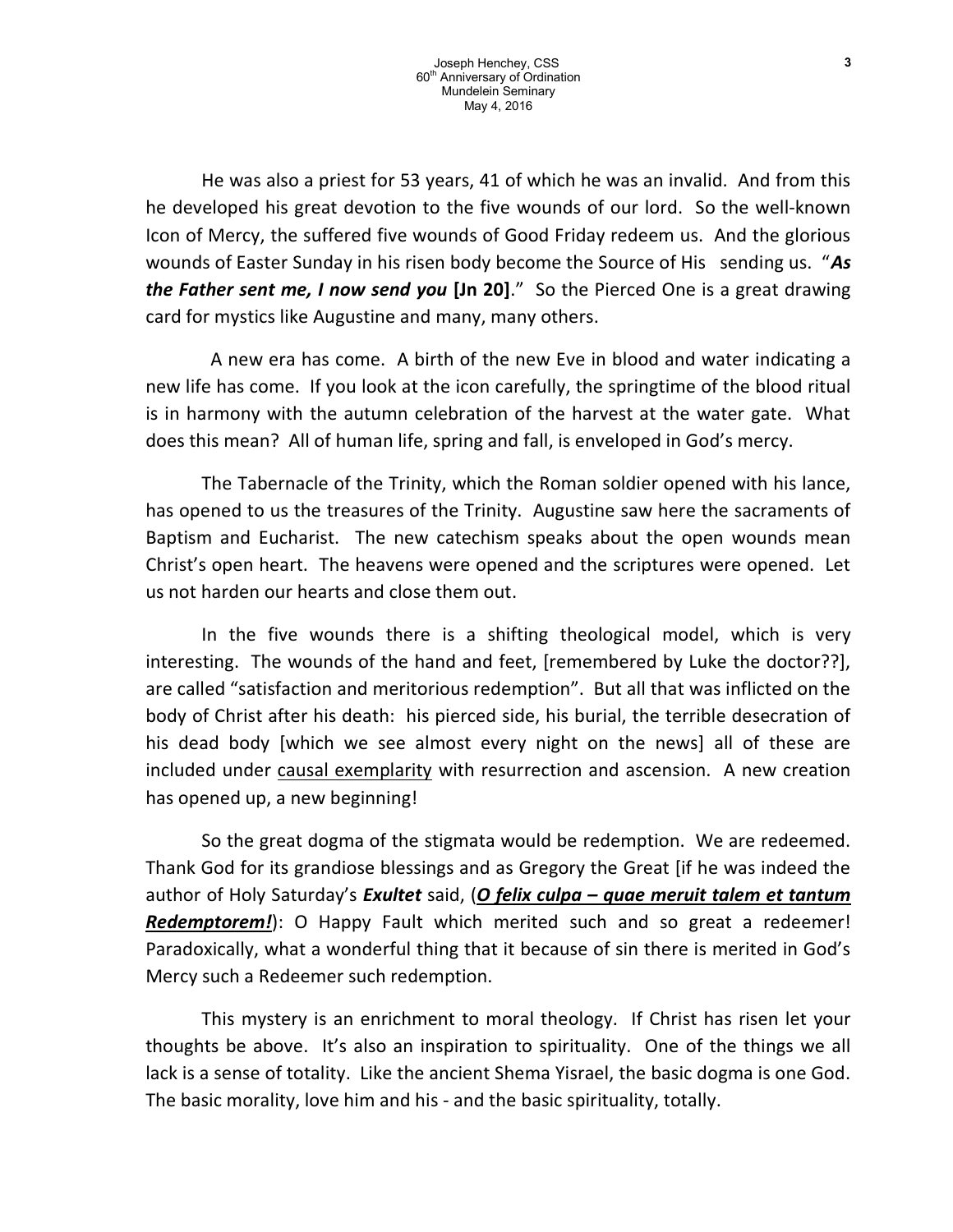The new catechism speaks about the scriptures being opened with Christ's wounds and Christ's side being pierced. This is the season we celebrate the Ascension into heaven. He is seated at the right hand of the Father. He'll come again in glory and **all will see him** [we read in the Apocalypse 1:7] - even those have pierced him - in faith, we will see him in contemplation and - God willing - in our studies. We will see this Son of God pierced through. "Whoever sees me, sees the Father".

This reminds of us that old American spiritual, "Were you there when they crucified the Lord?" We were. We caused it and we were redeemed there. So to look on him - means to study him, to experience him. And in the words of Dei **Verbum**  $[H 8]$ : faith can grow through contemplation, study, magisterium and experience." The Acts of the Apostles sing of this joyful assembly. They return to Jerusalem with great joy. They were continually in the temple blessing God, worshiping the immolated lamb in Thanksgiving, a model of the Church in the Celestial Sanctuary.

The ascension of Christ does not mean inaccessibility. There is a perennial closeness, an ongoing presence of the Lord. And, in a new manner, this Mystery is now inviting each of us: while we cannot be transubstantiated, we need to be transformed and conformed more to the image of the wounded Christ.

So what we celebrate in every Liturgy is a Liturgy of Life. All of life is an offertory in Romans 12:1. "Make of your body an oblation to the merciful God. It's a consecration. The Father consecrated me and sent me into the world. It's a holy communion. I and the Father are one." It is a Holy Communion - The Father is in Me and I in the Father ... may they be one in us!

The great high priest has already risen, ascended into the celestial sanctuary. There he is presently and forever celebrating an eternal Thanksgiving as the Immolated Lamb, for the Father's infinite mercy. The time of the feast of the Ascension through Pentecost is a challenge liturgically for all of us to participate in the life-long procession heading faithfully toward that celestial sanctuary. Ascension to Pentecost is one more liturgical challenge to persevere. The qualities of those who are in this procession to the heavenly temple need a facility in God's word, a confidence in his praise, fidelity and perseverance all along the way.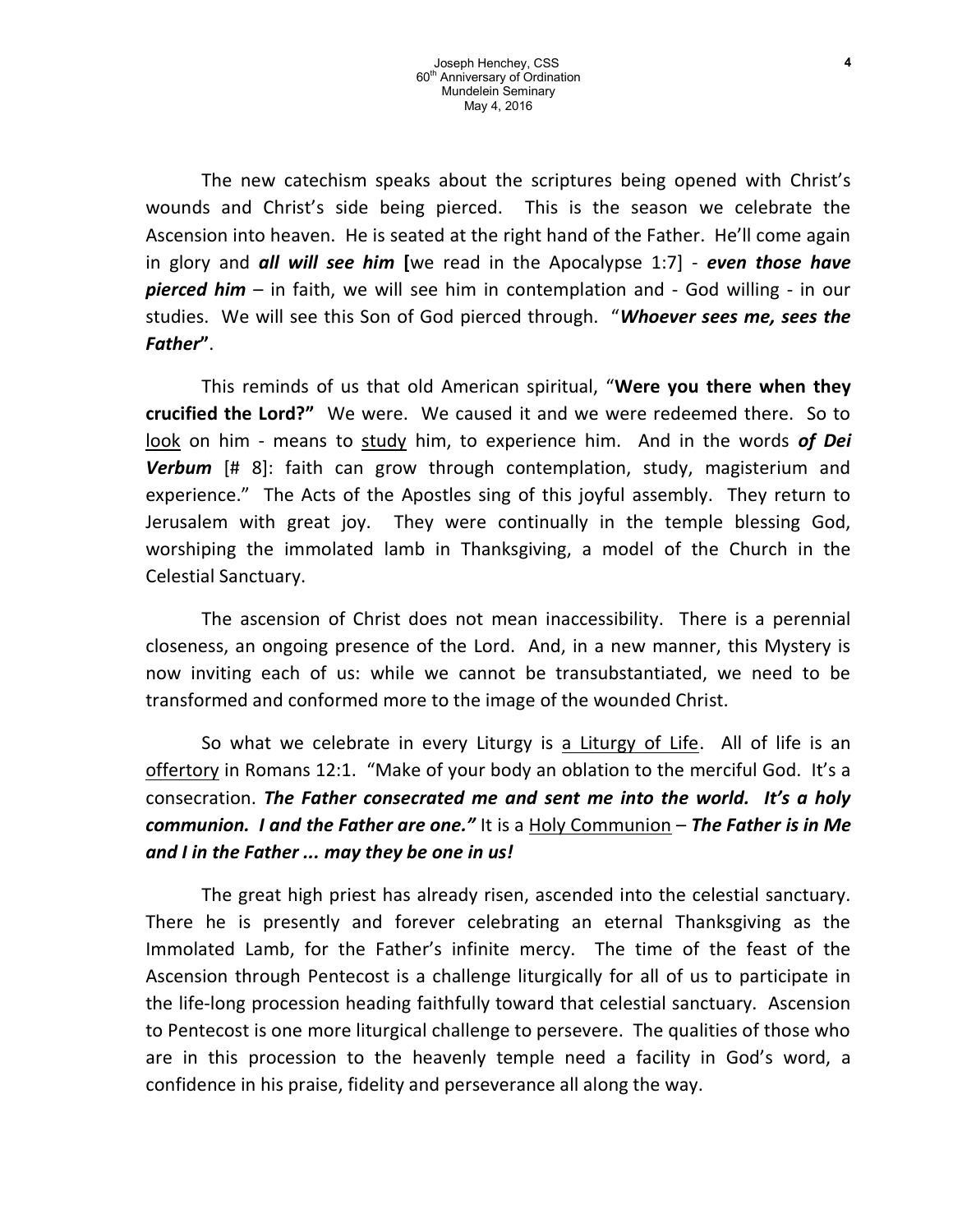#### PERSEVERANCE: A GRACE AND SERVICE

And this leads me back to the Solzhenitsyn's **old goat.** The image appears in his Cancer Ward - While he had to wait for his train he went to the zoo and he saw a beautiful doe there, a deer like we see every day. And that reminded him of the one nurse in the state hospital of Russia, who was always so kind to him. And then he saw an old goat standing on a rock, without moving, and he thinks out loud and says to himself, "That's what you need to get through life. So it is, to become an old goat it just takes a while!

So Christian perseverance is not getting through it. It's not Stoic acceptance. It's Christian participation in the mystery and life of Jesus Christ. Where the great Kierkegaard praised so beautifully by John Paul II in *Fides et Ratio* [# 76, for those keeping score!] Praised by John Paul somehow we have to make Christ present to his people, in a **contemporary manner**.

The great appeal of the church has always been that anyone who stands firm to the end will be saved. And the Parable of the Sower of the Seed, as for the part of the rich soil that is the people with the noble and generous heart who have heard the word and take it to themselves and yield a harvest, through their perseverance. In the conclusion of Romans, "Everything that was written long ago, in the scriptures, was meant to teach us something about hope from the examples that scriptures gives of how people who did not give up were helped by God." [Rm 15:4]

Your perseverance will win you your lives  $[lk 21:1 - I$  have prayed for you **Simon, that your faith may not fail...!**  $[Lk22:32] -$  **Barnabbas** [son of encouragement]... urged them to remain faithful to the Lord with heart felt devotion... he was filled with the Holy Spirit... [Ac 11:23] - ... Paul encouraged the followers ... [Ac 18:23] – You will need perseverance if you are to do God's will and gain what he has promised...we are the sort of people who keep faith until our souls are healed... [Heb 10:36]

5